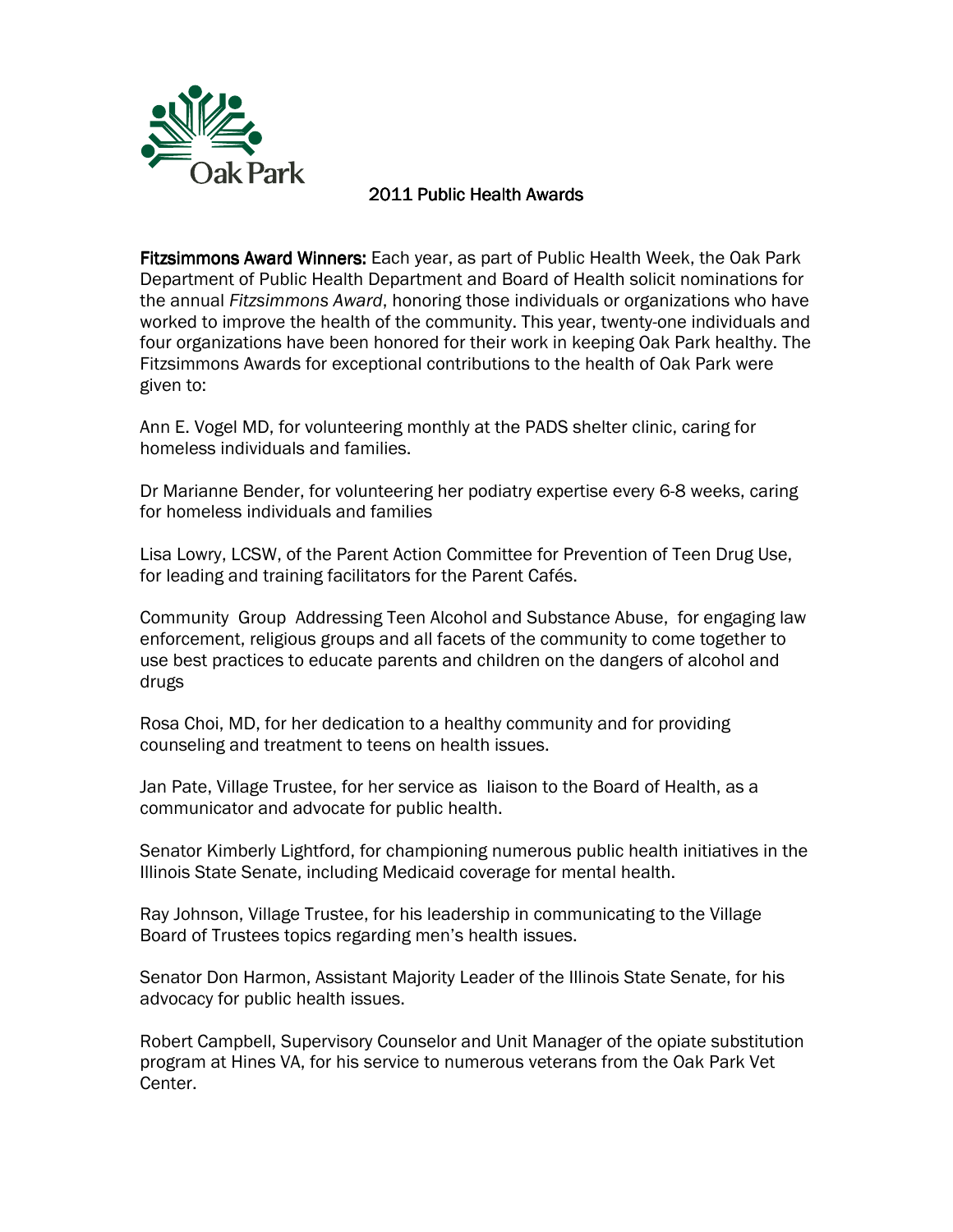Deno Andrews, retiring commissioner of the Board of Health, for his work on developing recommendations for consideration by the Village Board in anticipation of a repeal of a handgun ban repeal legislation.

Ivy Lloyd, Hines VA Hospital and Operation Enduring Freedom, for her work which impacted the lives of thousands of veterans and their families.

Gary Sigman MD, Certified Adolescent Medicine Specialist, for his work with patients with body image disturbances and eating disorders, educating them on the adverse metabolic effects the conditions may have on the human body.

The Volunteer Commission and Friends of the Market (Oak Park Farmers' Market), for ensuring that this seasonal community treasure continues to provide a generous harvest of locally grown produce while also offering a wonderful community building event that encourages residents and families to celebrate fresh air and fresh food.

Reggie Moore, for generously volunteering his time and talents as a youth mentor and coach, promoting physical fitness, encouraging healthy lifestyles and being a role model for Oak Park residents of all ages

Deborah Pavlak, Registered Nurse/Certified Infection Control professional at Rush Oak Park Hospital, for her unwavering dedication to promoting a safe and healthy environment for both patients and employees at Rush OP Hospital.

Anthony Spillie, LCSW, Hines VA Hospital, for his efforts to restore hope to Oak Park veterans by connecting them with local resources to assist in the development of new skills and successful acclimation within the community.

Sarah's Inn "Step Back" Program at OPRFHS (facilitator Juliet Yera), for providing the entire freshman class with a secure setting in which to examine critical teen issues and discuss the behavioral strategies that will make OPRFHS a safer and more productive environment.

The West Cook YMCA, for being a consistent positive role model for the community, using creative messaging and innovative programming to keep residents of all ages enthusiastic and actively engaged in the pursuit of health and fitness.

James Kelly, Oak Park resident and community activist, for his efforts on behalf of men's health issues and his labors rallying the Barrie Park community to successfully press for healthy environmental remediation in their neighborhood

Sharon M. Helman, MBA, Director at Hines VA Hospital, for helping to redesign the medical delivery system which ensures that all veterans and active duty troops, including many Oak Park residents, have access to effective and comprehensive primary, tertiary and specialty care services.

Thomas Rains, R. Ph, owner of Sears Pharmacy, for his commitment to providing Oak Park residents with excellent customer care and comprehensive services that ensure easy access to prescriptions and patient counseling.